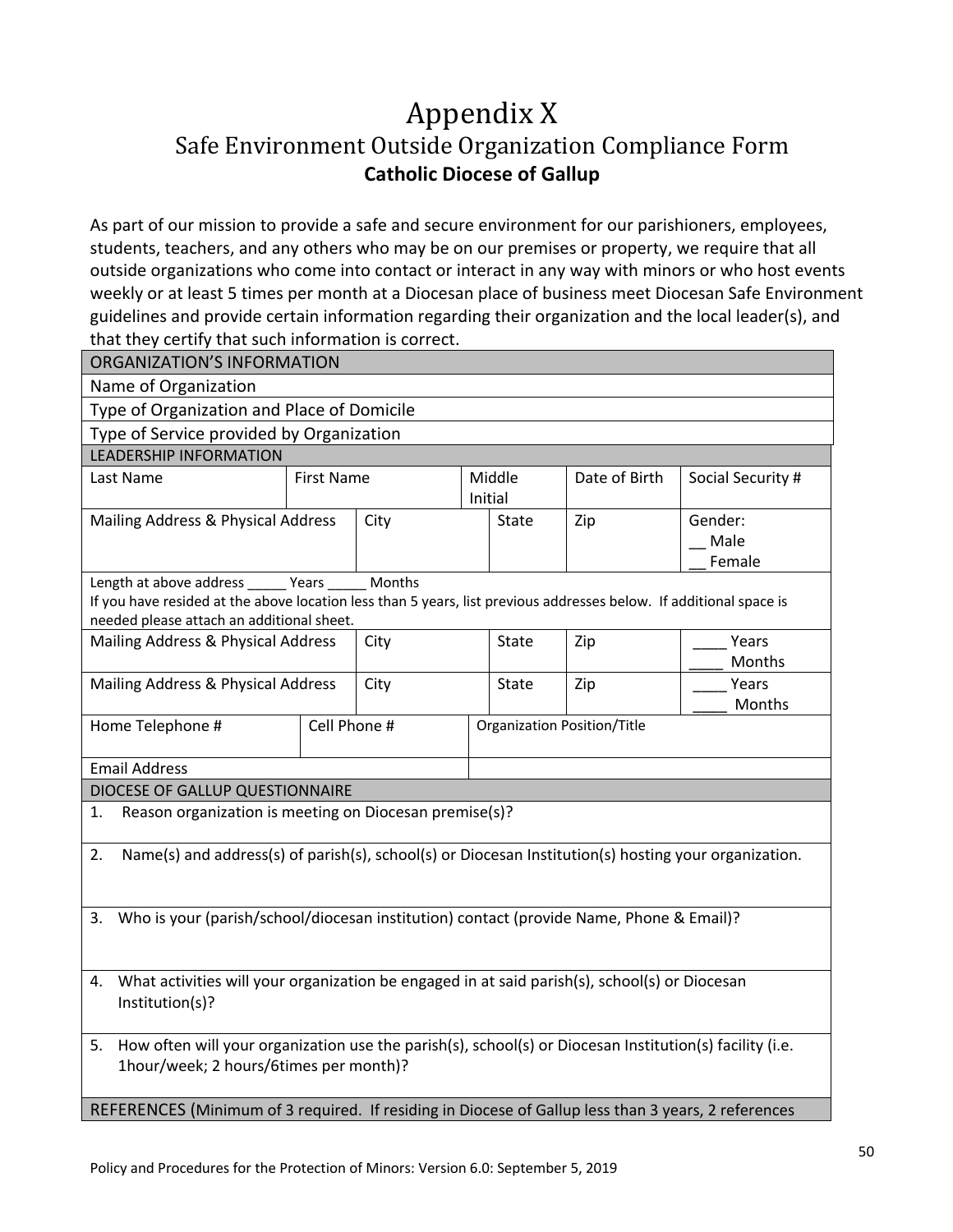| must be from previous location.) |                         |                      |                                   |                              |  |  |
|----------------------------------|-------------------------|----------------------|-----------------------------------|------------------------------|--|--|
| <b>Reference Name:</b>           | <b>Mailing Address,</b> | <b>Daytime Phone</b> | <b>How long</b>                   | Has this person              |  |  |
|                                  | City, State, Zip        | number               | have you<br>known this<br>person? | agreed to be a<br>reference? |  |  |
| Professional/Civic               |                         |                      |                                   |                              |  |  |
| Personal                         |                         |                      |                                   |                              |  |  |
| Personal                         |                         |                      |                                   |                              |  |  |
| <b>Family Member</b>             |                         |                      |                                   |                              |  |  |
| <b>Family Member</b>             |                         |                      |                                   |                              |  |  |

| <b>BACKGROUND CHECK INFORMATION</b>                                                               |  |  |  |  |  |
|---------------------------------------------------------------------------------------------------|--|--|--|--|--|
| Have you changed your last name in the past 5 years? Yes No                                       |  |  |  |  |  |
| Was name change due to marriage/divorce? _ Yes _ No                                               |  |  |  |  |  |
| What was your previous last name?                                                                 |  |  |  |  |  |
| Have you, or to your knowledge, has any member of your organization, ever been accused of or      |  |  |  |  |  |
| arrested for physically, sexually, or emotionally abusing a child or an adult? Thes Tho If Yes,   |  |  |  |  |  |
| please explain                                                                                    |  |  |  |  |  |
|                                                                                                   |  |  |  |  |  |
| Indicate if you or any member of your organization have ever been arrested, indicted, awaiting    |  |  |  |  |  |
| trial or have ever admitted to committing a misdemeanor or felony. If yes please list offense,    |  |  |  |  |  |
| date, jurisdiction and outcome. Pes Po                                                            |  |  |  |  |  |
|                                                                                                   |  |  |  |  |  |
| Do you, or to your knowledge, any member of your organization have any outstanding                |  |  |  |  |  |
| warrants? Yes<br>No                                                                               |  |  |  |  |  |
| Is there anyone living in your home or any member of your organization that is a registered sex   |  |  |  |  |  |
| offender, been accused of or is awaiting trial for a criminal offense against a child? _ Yes _ No |  |  |  |  |  |
|                                                                                                   |  |  |  |  |  |
| a different state? __ Yes __ No If yes, what state did you live in? ______                        |  |  |  |  |  |
|                                                                                                   |  |  |  |  |  |
|                                                                                                   |  |  |  |  |  |
| Expiration date _________                                                                         |  |  |  |  |  |
| CAEF ENVIDONIMENT TRAINING CLASS LOCATION and DATE                                                |  |  |  |  |  |

SAFE ENVIRONMENT TRAINING CLASS, LOCATION and DAT Date: \_\_\_\_\_\_\_\_\_\_\_ Location: \_\_\_\_\_\_\_\_\_\_\_\_\_\_\_\_\_\_\_\_\_\_\_\_\_ Trainer: \_\_\_\_\_\_\_\_\_\_\_\_\_\_\_\_\_\_\_\_

DECLARATION/CERTIFICATION- Leadership Person *Please read each statement and initial on the lines below.*